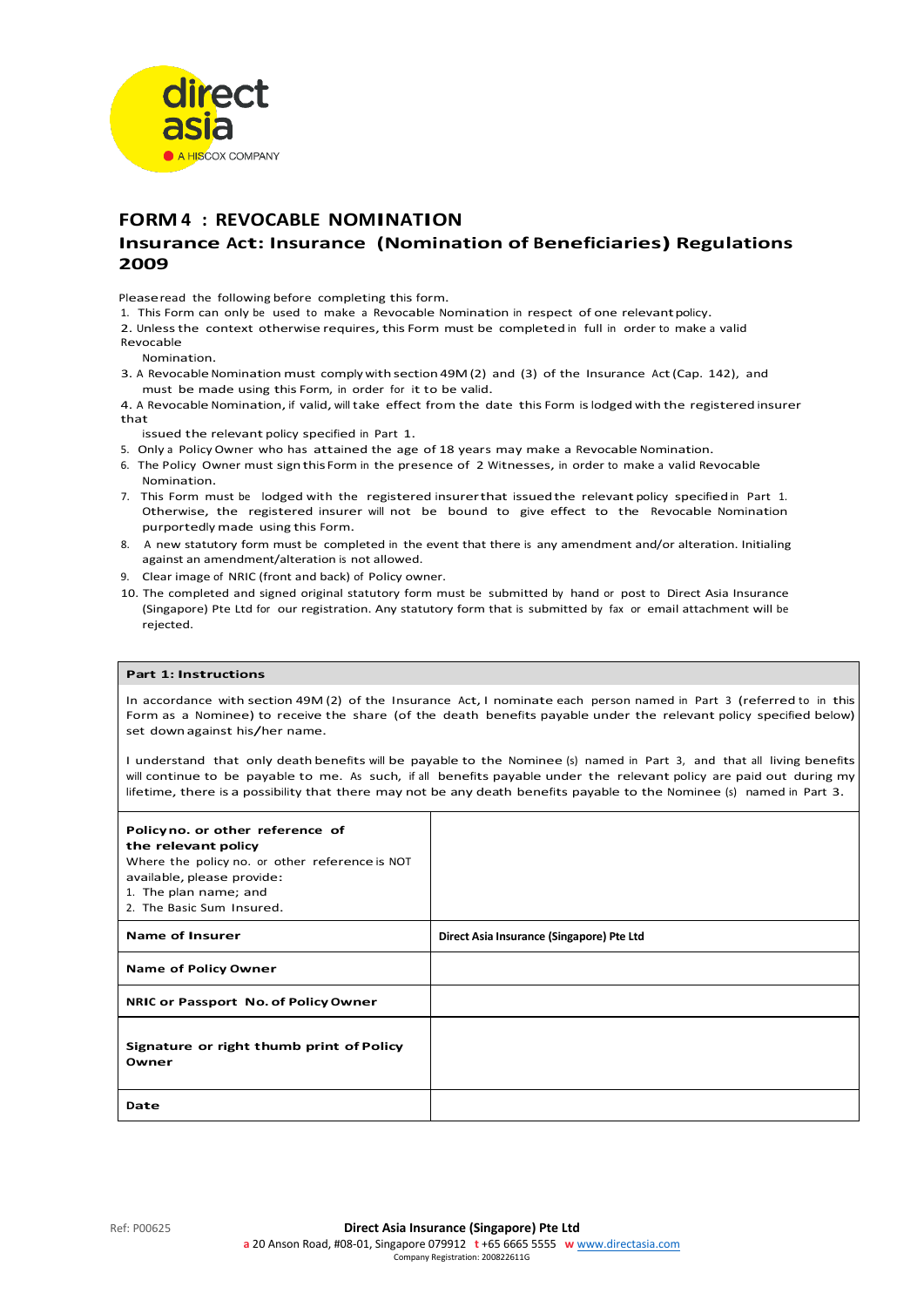

| <b>Part 2: Witnesses</b>                                                                                                                                                                                                                                                                              |                                                                            |                                                                            |  |
|-------------------------------------------------------------------------------------------------------------------------------------------------------------------------------------------------------------------------------------------------------------------------------------------------------|----------------------------------------------------------------------------|----------------------------------------------------------------------------|--|
| 1. Each Witnessmust have attained the age of 21 years.<br>2. A Witness must not be a Nominee or the spouse of a Nominee. Otherwise, the Revocable Nomination made<br>using this Form will not be valid.<br>3. The date specified in this Part and the date specified in Part 1 must be the same date. |                                                                            |                                                                            |  |
| <b>Name of Witness</b>                                                                                                                                                                                                                                                                                | (1)                                                                        | (2)                                                                        |  |
|                                                                                                                                                                                                                                                                                                       |                                                                            |                                                                            |  |
|                                                                                                                                                                                                                                                                                                       |                                                                            |                                                                            |  |
|                                                                                                                                                                                                                                                                                                       |                                                                            |                                                                            |  |
|                                                                                                                                                                                                                                                                                                       |                                                                            |                                                                            |  |
| <b>NRIC or passport</b><br>no. of Witness                                                                                                                                                                                                                                                             |                                                                            |                                                                            |  |
| <b>Address of Witness</b>                                                                                                                                                                                                                                                                             |                                                                            |                                                                            |  |
|                                                                                                                                                                                                                                                                                                       |                                                                            |                                                                            |  |
|                                                                                                                                                                                                                                                                                                       |                                                                            |                                                                            |  |
|                                                                                                                                                                                                                                                                                                       |                                                                            |                                                                            |  |
| Telephone no. of                                                                                                                                                                                                                                                                                      | Home:                                                                      | Home:                                                                      |  |
| <b>Witness</b>                                                                                                                                                                                                                                                                                        | Office:<br>Mobile:                                                         | Office:                                                                    |  |
|                                                                                                                                                                                                                                                                                                       |                                                                            | Mobile:                                                                    |  |
| Signature of<br><b>Witness</b>                                                                                                                                                                                                                                                                        |                                                                            |                                                                            |  |
|                                                                                                                                                                                                                                                                                                       |                                                                            |                                                                            |  |
|                                                                                                                                                                                                                                                                                                       |                                                                            |                                                                            |  |
|                                                                                                                                                                                                                                                                                                       |                                                                            |                                                                            |  |
|                                                                                                                                                                                                                                                                                                       | I confirm that this Form was signed by the<br>Policy Owner in my presence. | I confirm that this Form was signed by the<br>Policy Owner in my presence. |  |
| Date                                                                                                                                                                                                                                                                                                  |                                                                            |                                                                            |  |